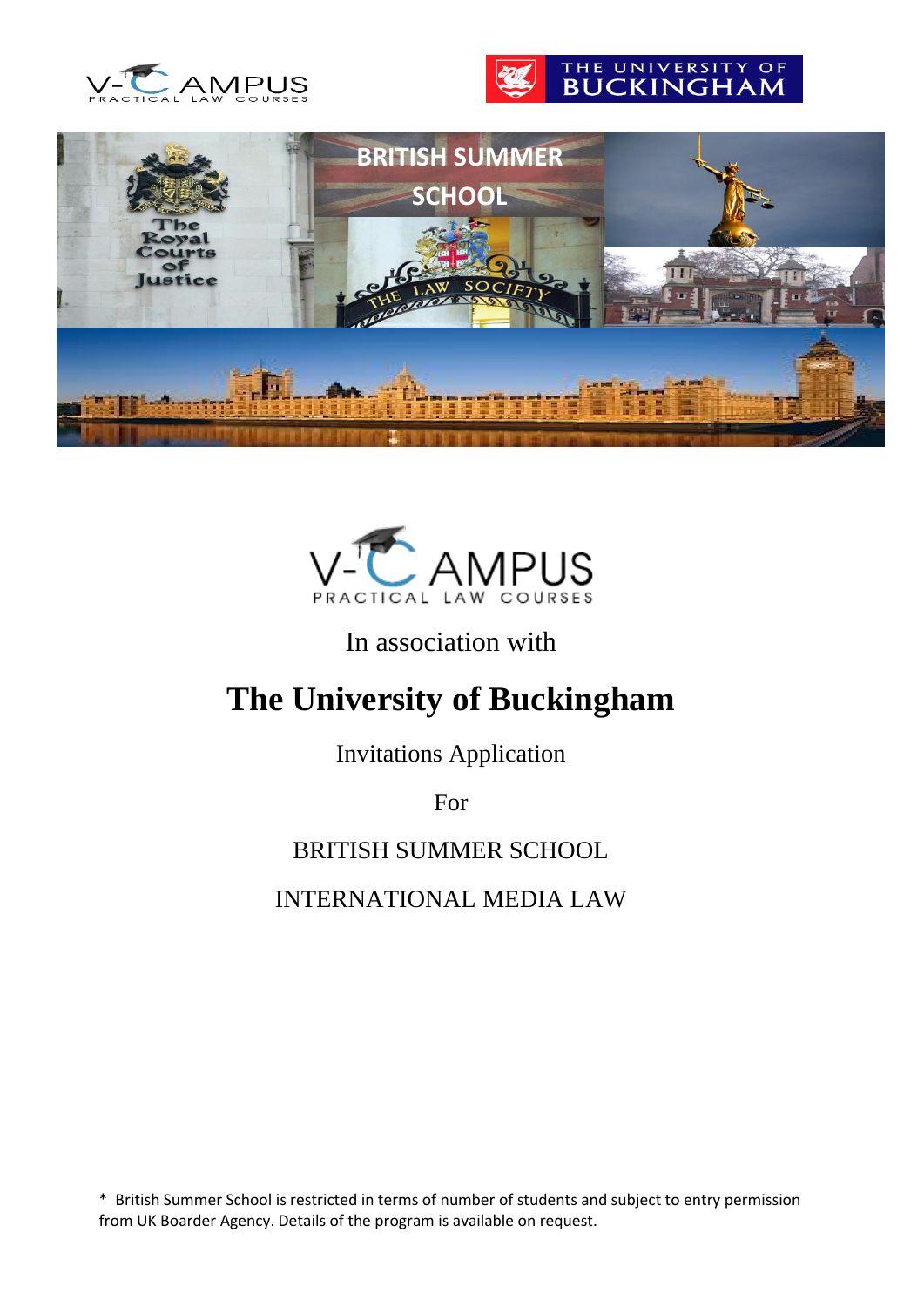



#### *Please read the following notes carefully before completing the application form.*

- 1. The dates of the 2015 LSE-PKU Summer School are Monday 13<sup>th</sup> July 2015 through Thursday 23rd July 2015. The deadline for applications is **Monday 30 April 2015**.
- 2. Your application to the British Summer School will be assessed on the basis of the information you provide on this form. If the information provided is insufficient, we may have to contact you for further information, and a decision on your application may be delayed. In order to avoid delay, please provide as much information as necessary on this form.
- 3. All applicants must name one referee whom we may consult about their application.
- 4. Please provide an email address in your application. This will help to ensure that you are notified of the decision on your application as quickly as possible.
- 5. The British Summer School is taught in English. Applicants are expected to be proficient in the use of English.
- 6. The all-inclusive fee for the Summer School :

| <b>FEES</b> | £1800.00* |
|-------------|-----------|
|             |           |

\*fee includes tuition fee, 2 meals a day and accommodation but students will have to pay for their travel and visa separately.

7. Course Contents-

| ISS- ML 102 Media Law -                     | <b>BSS- ML 101 International Media Law</b>     |  |  |
|---------------------------------------------|------------------------------------------------|--|--|
| <b>Foundation</b>                           |                                                |  |  |
| Online program designed to generate         | Media Law – Introduction                       |  |  |
| fundamental understanding of the Media      | Intellectual Property in Media Content         |  |  |
| Law from Indian perspective.                | <b>Broadcast Media and regulations</b>         |  |  |
|                                             | Media Law in virtual world                     |  |  |
| Course will be available for<br>the         | Media Ownership & Competition                  |  |  |
| successful applicants from May $1st 2015$ . | Libel                                          |  |  |
|                                             | Protection of journalists' sources             |  |  |
|                                             | Confidentiality & Privacy                      |  |  |
|                                             | Distributing the Media's Intellectual Property |  |  |
|                                             | Blasphemy, Obscenity, Indecency,               |  |  |
|                                             | Classification                                 |  |  |
|                                             | Advertising                                    |  |  |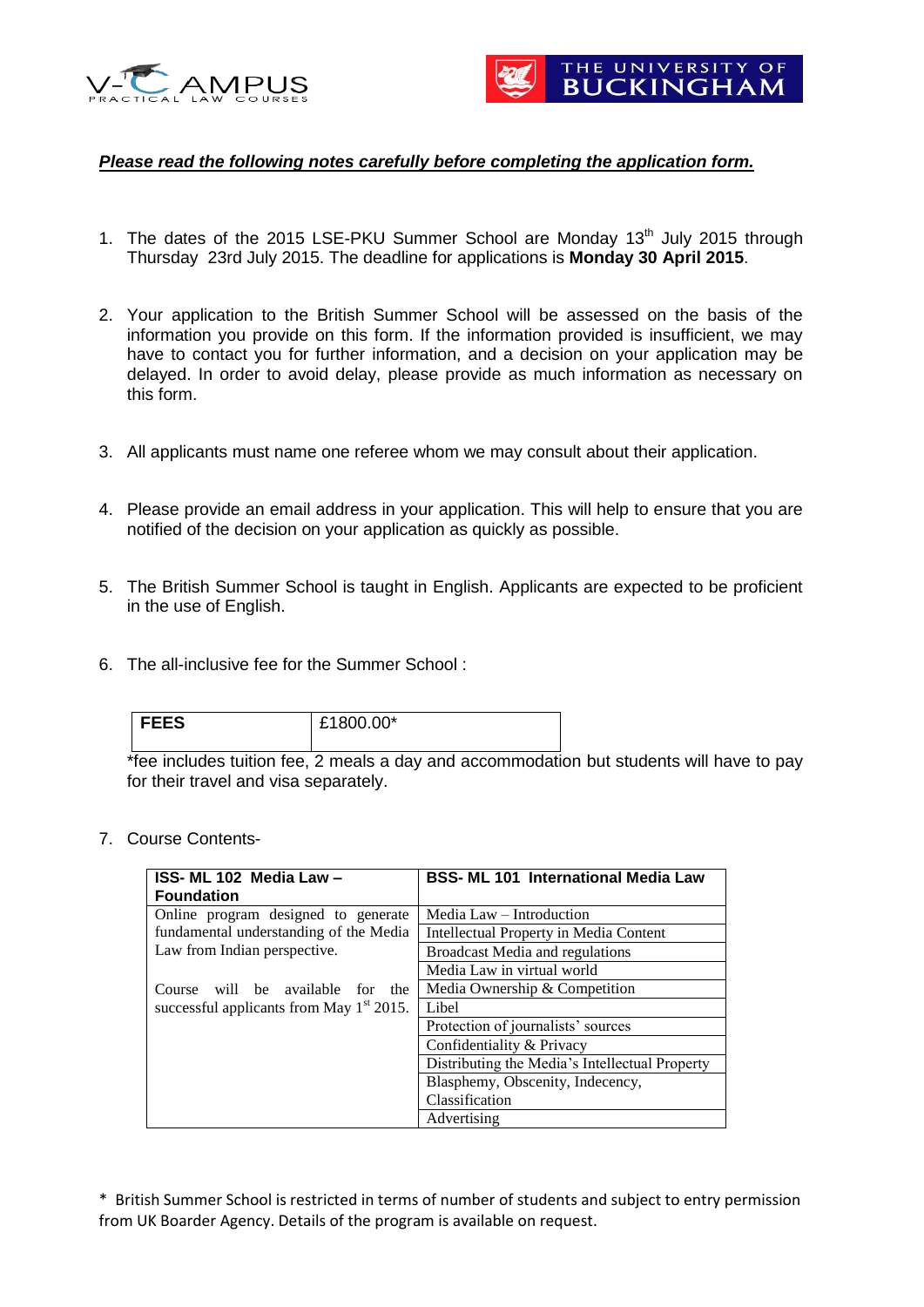



- 8. The closing date for applications is April 30, 2015. The completed application form and all supporting material, should reach V-Campus no later than this date. Applications received after this date will be considered only if places are still available.
- 9. There is a 10% discount on tuition fees for those who apply and pay their fees by before April 15<sup>,</sup> 2015.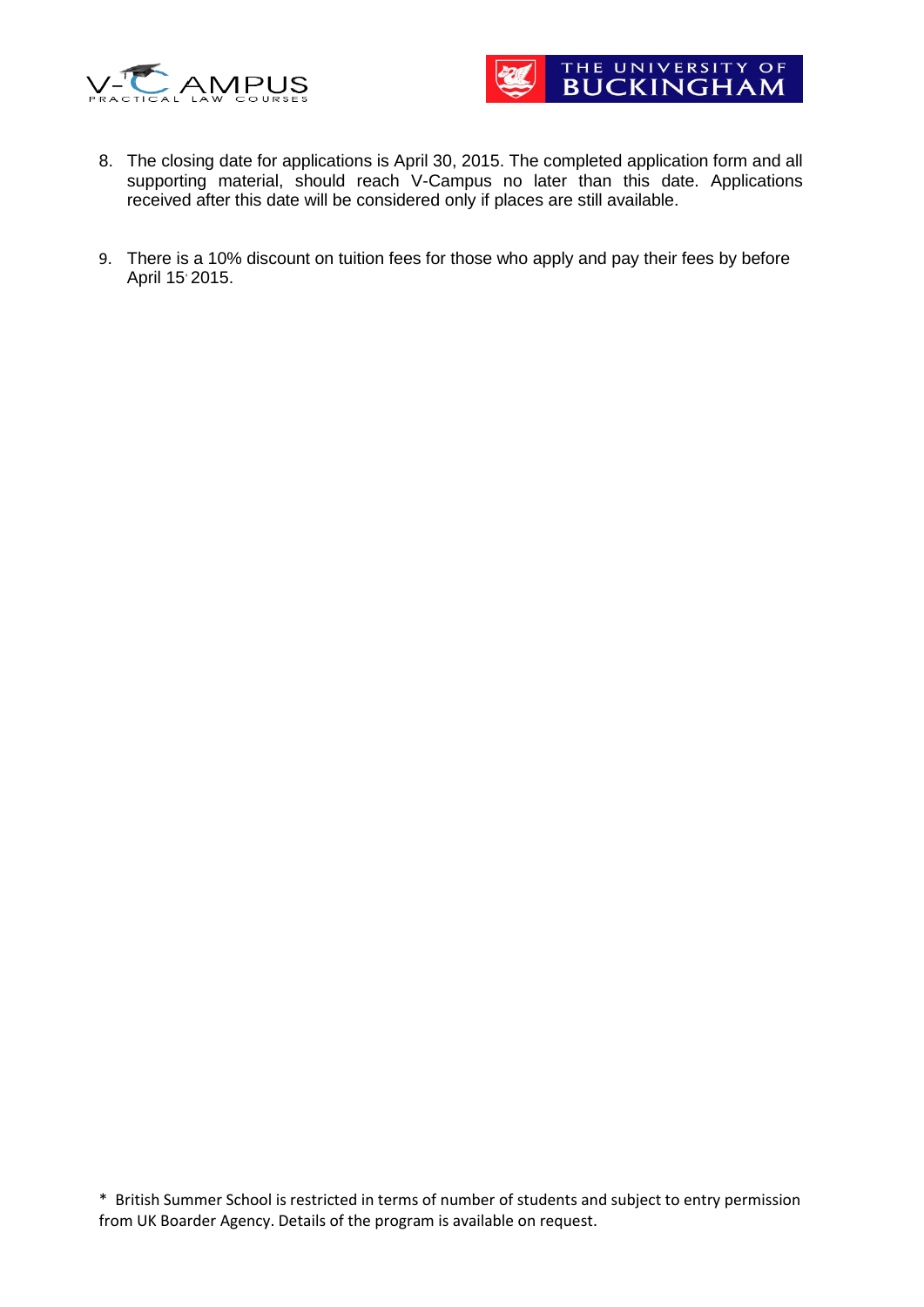



#### **British Summer School, Media Law 2015 Application Form**

#### **Section 1: PERSONAL DETAILS**

First Names:

Family Name/Last Name: (This is the name under which your file will be registered)

| <b>Title</b> | Male/Female | Date of      |       |      | Nationality |
|--------------|-------------|--------------|-------|------|-------------|
|              |             | <b>Birth</b> |       |      |             |
|              |             |              |       |      |             |
|              |             |              |       |      |             |
|              |             |              |       |      |             |
|              |             | Day          | Month | Year |             |
|              |             |              |       |      |             |

| Correspondence Address: |  |  |
|-------------------------|--|--|
|                         |  |  |
|                         |  |  |
|                         |  |  |
|                         |  |  |
|                         |  |  |
|                         |  |  |

| E-Mail address: (Please only one and | Permanent address (where you wish to |
|--------------------------------------|--------------------------------------|
|--------------------------------------|--------------------------------------|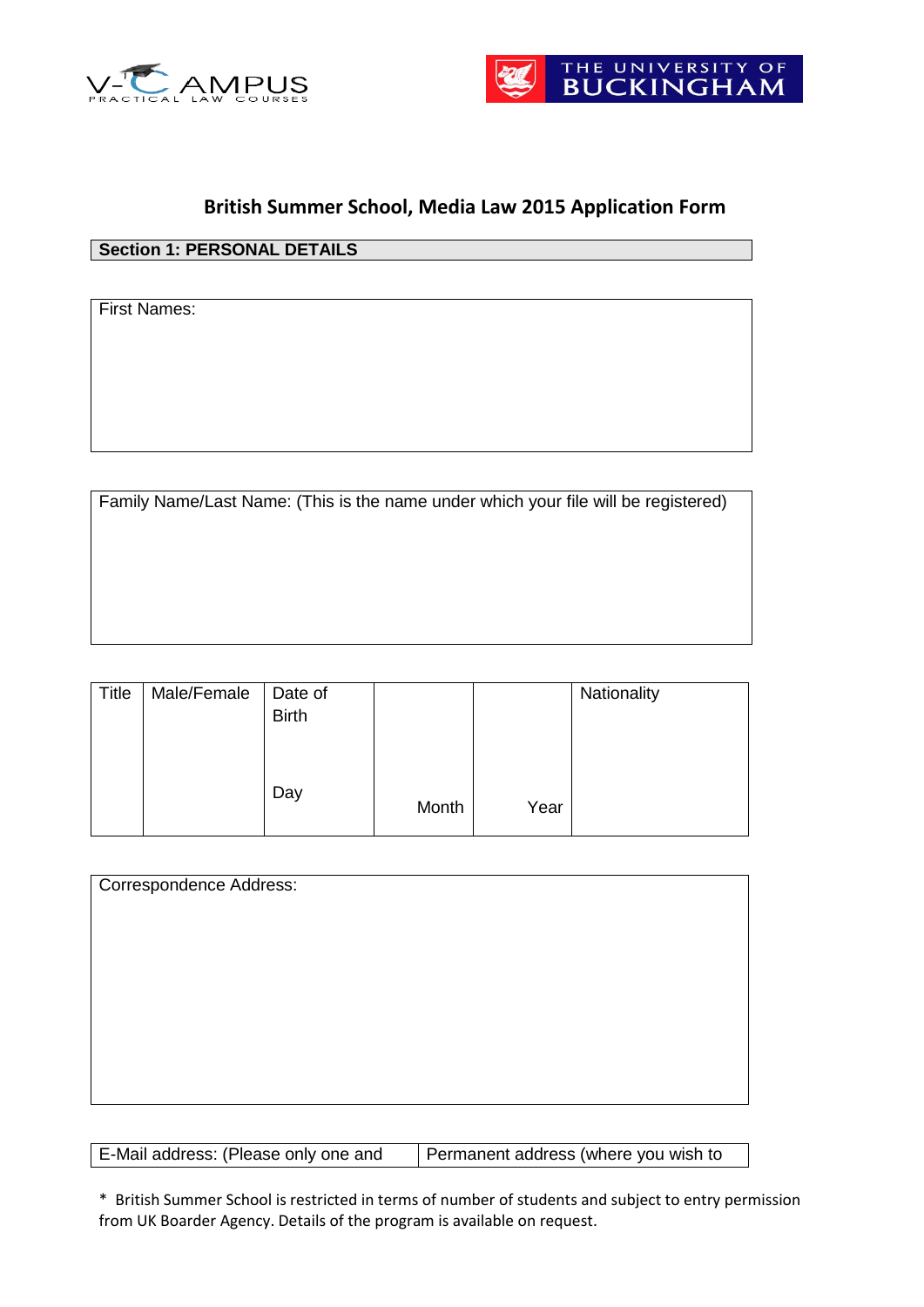



| print clearly) | receive your official documents) |
|----------------|----------------------------------|
|                |                                  |
|                |                                  |
|                |                                  |
|                |                                  |
|                |                                  |
|                |                                  |
|                |                                  |
|                |                                  |
|                |                                  |
|                |                                  |
|                |                                  |
|                |                                  |
|                |                                  |
|                |                                  |
|                |                                  |
|                |                                  |
|                |                                  |
|                |                                  |
|                |                                  |
|                |                                  |
|                |                                  |
|                |                                  |
|                |                                  |
|                |                                  |
|                |                                  |
|                |                                  |
|                |                                  |
|                |                                  |

| Home number:              | Mobile number             |
|---------------------------|---------------------------|
| (With international code) | (With international code) |
|                           |                           |
|                           |                           |
|                           |                           |
|                           |                           |

Occupation (if a full-time student, please state your academic institution here):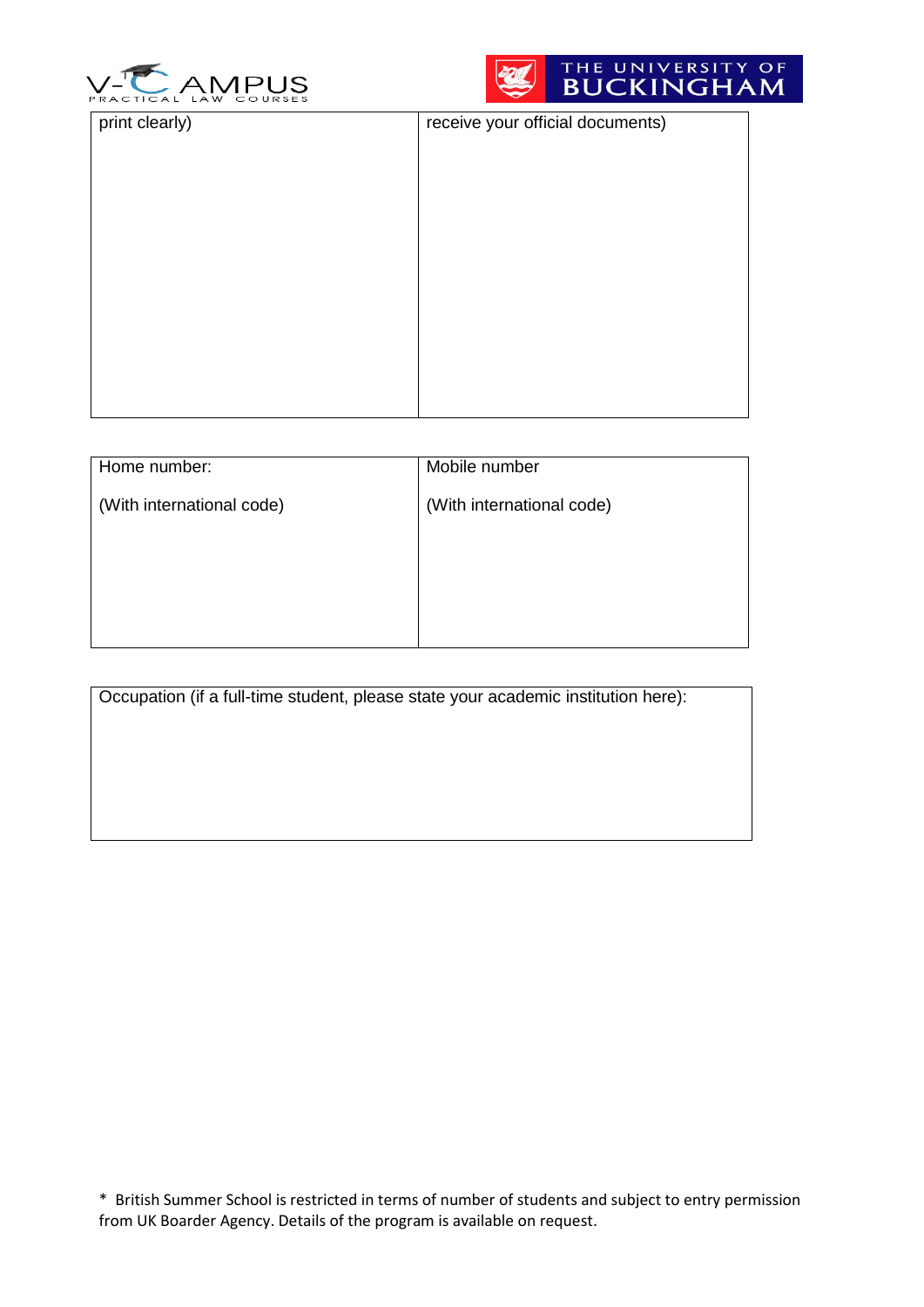



Applicants are expected to complete Medial Law – Foundation (on-line) course before starting British Law School.

| <b>D</b> BSS- ML 101 International Media Law |
|----------------------------------------------|
| D ISS- ML 102 Media Law – Foundation         |

#### **SECTION 3: QUALIFICATIONS AND GENERAL EDUCATIONAL BACKGROUND**

| <b>University</b>     | Degree<br><b>Type</b> | Subject | Result | Date<br>awarded<br>or<br>expected |
|-----------------------|-----------------------|---------|--------|-----------------------------------|
| <b>UNDERGRADUATE:</b> |                       |         |        |                                   |
| <b>POSTGRADUATE:</b>  |                       |         |        |                                   |

**3.1** Academic Referee: Please give details of a person whom we may contact concerning your application.

Name:

<sup>\*</sup> British Summer School is restricted in terms of number of students and subject to entry permission from UK Boarder Agency. Details of the program is available on request.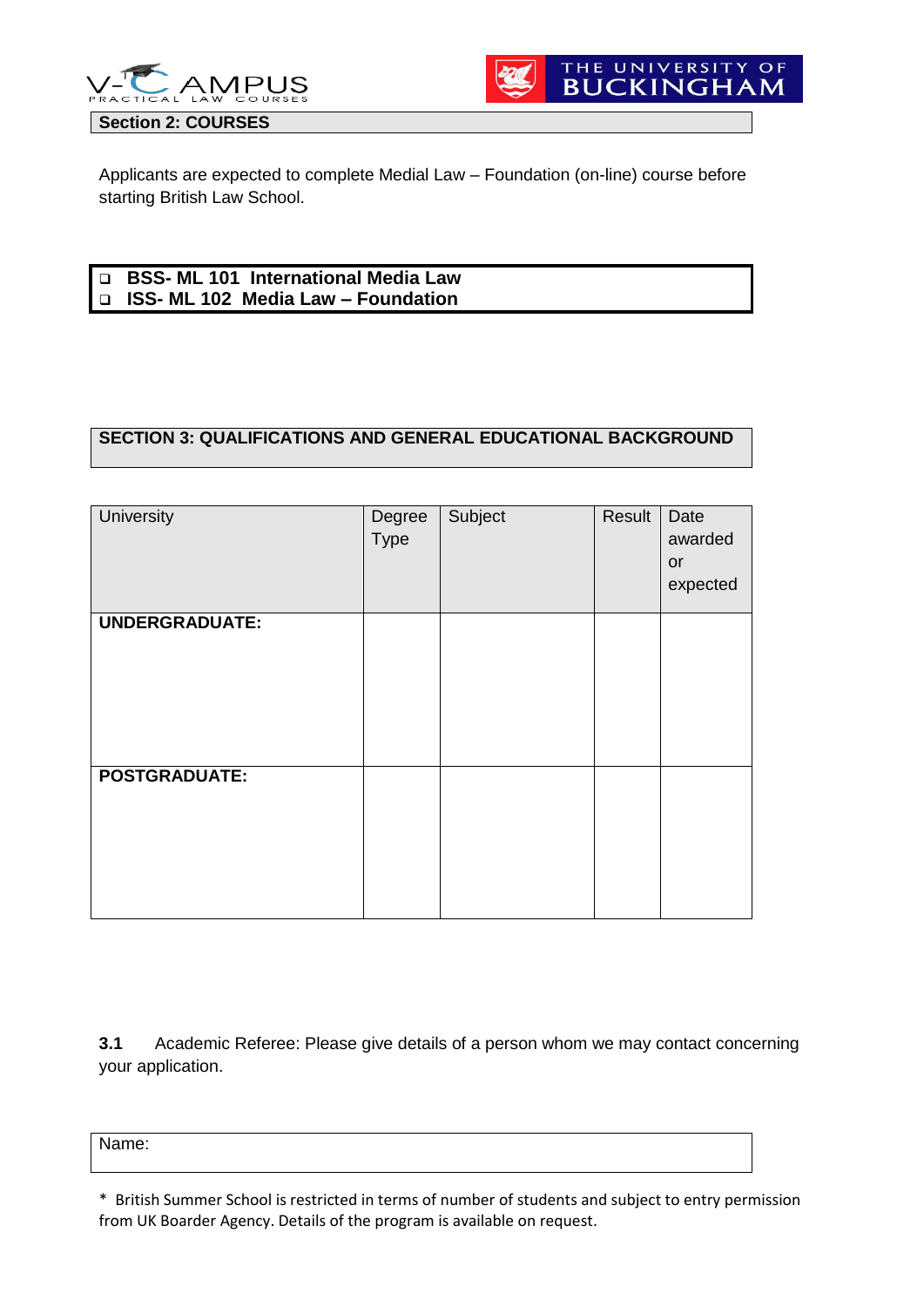



| Address: | Occupation:   |
|----------|---------------|
|          |               |
|          |               |
|          |               |
|          | E-mail:       |
|          |               |
|          |               |
|          |               |
|          | Fax No:       |
|          |               |
|          |               |
|          |               |
|          | Telephone No: |
|          |               |
|          |               |
|          |               |
|          |               |

#### **SECTION 4: PAYMENT DETAILS**

Will you be paying for the course yourself?

| YES<br>□ |  | □ | NΟ |
|----------|--|---|----|
|          |  |   |    |

If NO, give us full contact details of your sponsor, including any reference code your sponsor may require. It is **your responsibility** to ensure that the fees are paid in full by the correct date.

#### **4.1** Sponsor Details

| Name:    |  |  |
|----------|--|--|
|          |  |  |
|          |  |  |
| Address: |  |  |
|          |  |  |
|          |  |  |
|          |  |  |
|          |  |  |